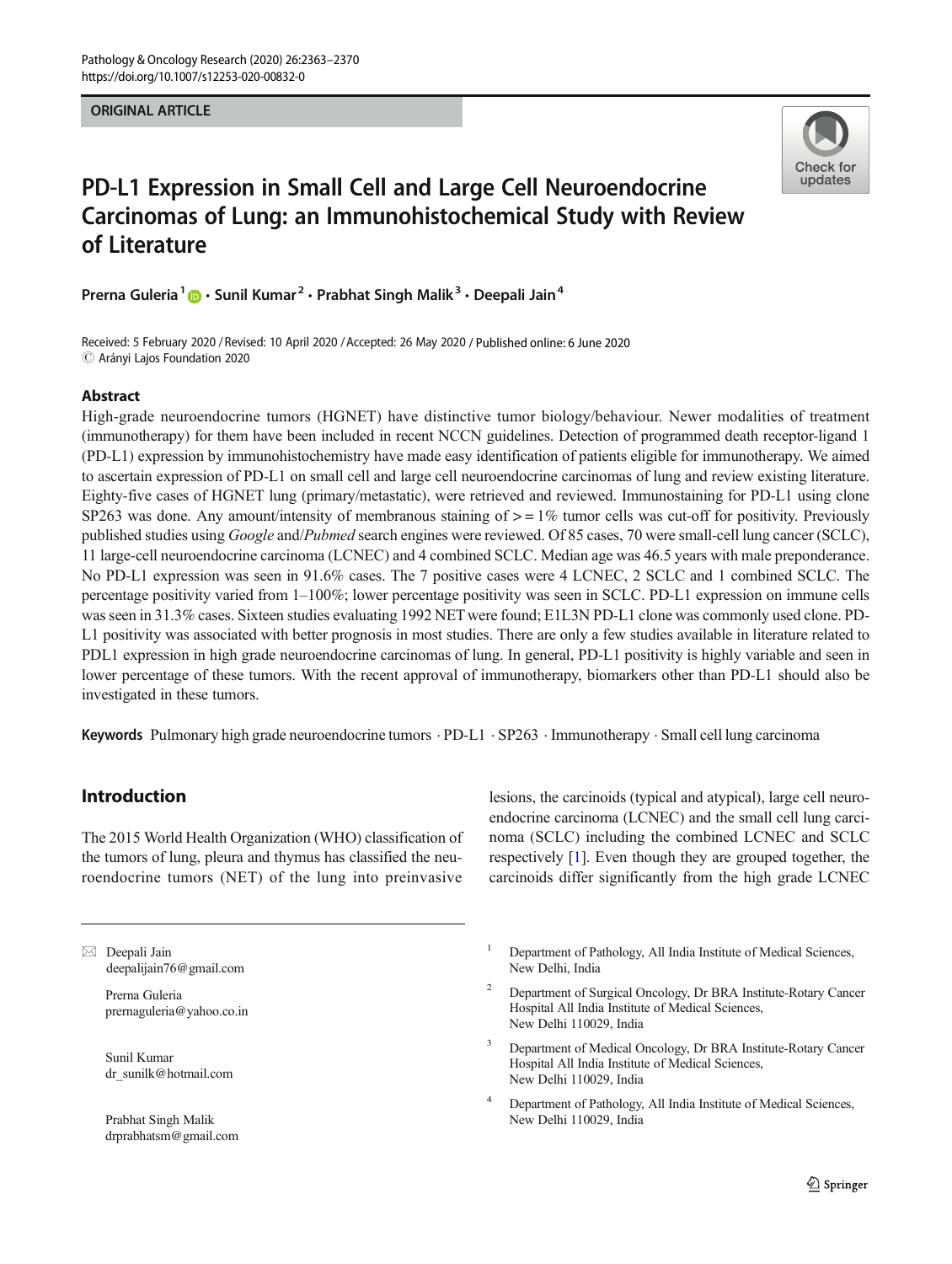and SCLC in their biology and the overall behaviour of the tumor. Therefore, while the primary treatment for the carcinoids remain surgical resection, most of the high-grade lesions especially SCLC are inoperable at the time of diagnosis and require chemotherapy instead. While some cases respond to primary chemotherapy, most relapse within the first year of treatment, hence newer modalities including immunotherapy are being explored for such patients [[2\]](#page-6-0). The recent NCCN guidelines have also incorporated immunotherapy in extensive-disease SCLC (SCLC-ED) and SCLC where recurrence was within six months of therapy [\[3](#page-6-0)].

The immune check-point inhibitors targeting the programmed death-1 (PD-1) receptor on immune cells and its ligand (PD-L1) on tumor cells have been the most soughtafter drugs for immunotherapy in recent times. Their easy identification using immunohistochemistry (IHC) have made them more lucrative and many past and ongoing clinical trials have validated their safe and effective use in many malignancies [[4](#page-6-0)]. In view of this, the aim of our study was to ascertain the expression of PD-L1 on high grade NET of lung. We also conducted a review of literature and compared our results with previously published studies on PD-L1 expression in NET of lung.

## Materials and Methods

The study was of retrospective design and approved by the institute ethics committee [IEC-582/02.11.2018]. Eighty five cases of high grade neuroendocrine tumors of the lung (primary or metastatic), from June 2010 onwards, with available blocks, were retrieved from the archives of the department of pathology at the All India Institute of Medical Sciences, New Delhi. The hematoxylin-eosin (H&E) stained slides were reviewed to confirm the diagnosis. Sections were selected for immunohistochemistry.

#### Immunohistochemistry

Sections from selected blocks were subjected to IHC for PD-L1 (clone SP263, VENTANA Medical Systems, Inc) which was performed on VENTANA benchmark XT platform optimised with the OptiView DAB IHC Detection kit (VENTANA Medical Systems, Inc). Sections from term placenta were included as positive controls for endogenous PD-L1 expression ( partial or complete membrane staining at any intensity of trophoblast lineage cells). The guidelines for interpretation of PD-L1 IHC has been adopted from the interpretation guide by VENTANA Inc. for PD-L1 (SP263) Assay Staining of Non-Small Cell Lung Cancer [[5\]](#page-6-0). Any amount of membranous staining of tumor cells by SP263 at any intensity greater than background staining is considered positive. The membrane staining can be discontinuous, circumferential or basolateral. Any cytoplasmic staining was disregarded while ascertaining positivity [[5,](#page-6-0) [6\]](#page-6-0). At least 100 viable tumor cells were assessed and the percentage of cells stained was determined (Tumor proportion score). We used 1% positive tumor cells as the cut-off for PD-L1 positivity [[7](#page-6-0)]. The immune cells (IC) (lymphocytes and intra-alveolar macrophages) also demonstrate linear membranous, diffuse cytoplasmic, and/or punctate staining, but are not included in the scoring criteria using the SP263 clone. However, we tried to assess the percentage of tumors expressing PD-L1 in the IC also.

## **Results**

Of a total of 85 cases (78 biopsies, 07 resections), the histological distribution was as follows: 70 SCLC, 11 LCNEC and 4 combined SCLC. The age of the patients varied from 28 years to 75 years (median and mean age: 46.5 years). There was a male preponderance (Male =  $72$ ; Female = 13), with Male:Female ratio of 6:1. Of the total 85 cases, 2 cases of SCLC had to be excluded due to insufficient tumor in the block noticed in IHC stained slides.

#### PD-L1 expression on tumor cells

91.6% (76/83) cases were negative for PD-L1 staining in the tumor cells. The seven (8.4%) positive cases (3 resections and 4 small biopsies) showed membranous staining in  $> = 1\%$ tumor cells which include 36.3% (4/11) LCNEC (Fig. [1](#page-2-0)A,B), 25% (1/4) combined SCLC (Fig [1C](#page-2-0)) and 2.9% (2/68) SCLC (Fig. [1D](#page-2-0))]. The tumor proportion score for PD-L1 in these seven cases has been depicted in Table [1](#page-2-0).

#### PD-L1 Expression on IC

IC were present in 60.2% (50/83) of our cases. Histologically, the cases with IC were distributed as follows: SCLC 72% (36/50), LCNEC 20% (10/50) and combined SCLC 8% (4/50). 52% (26/50) were PD-L1 positive. Overall, 31.3% (26/83) of the cases had PD-L1 expressing IC (Fig. [1](#page-2-0)E, F). Histomorphologically, 23.5% (16/68) SCLC, 45.4% (5/11) LCNEC and 75% (3/4) combined SCLC had PD-L1 positive IC.

#### Review of Literature

After thorough internet search of the Pubmed and Google search engines, we could find only 16 studies evaluating the immunohistochemical expression of PD-L1 on NET of the lung. A summary of the review has been shown in Table [2.](#page-3-0) A total of 1992 pulmonary NET have been studied which include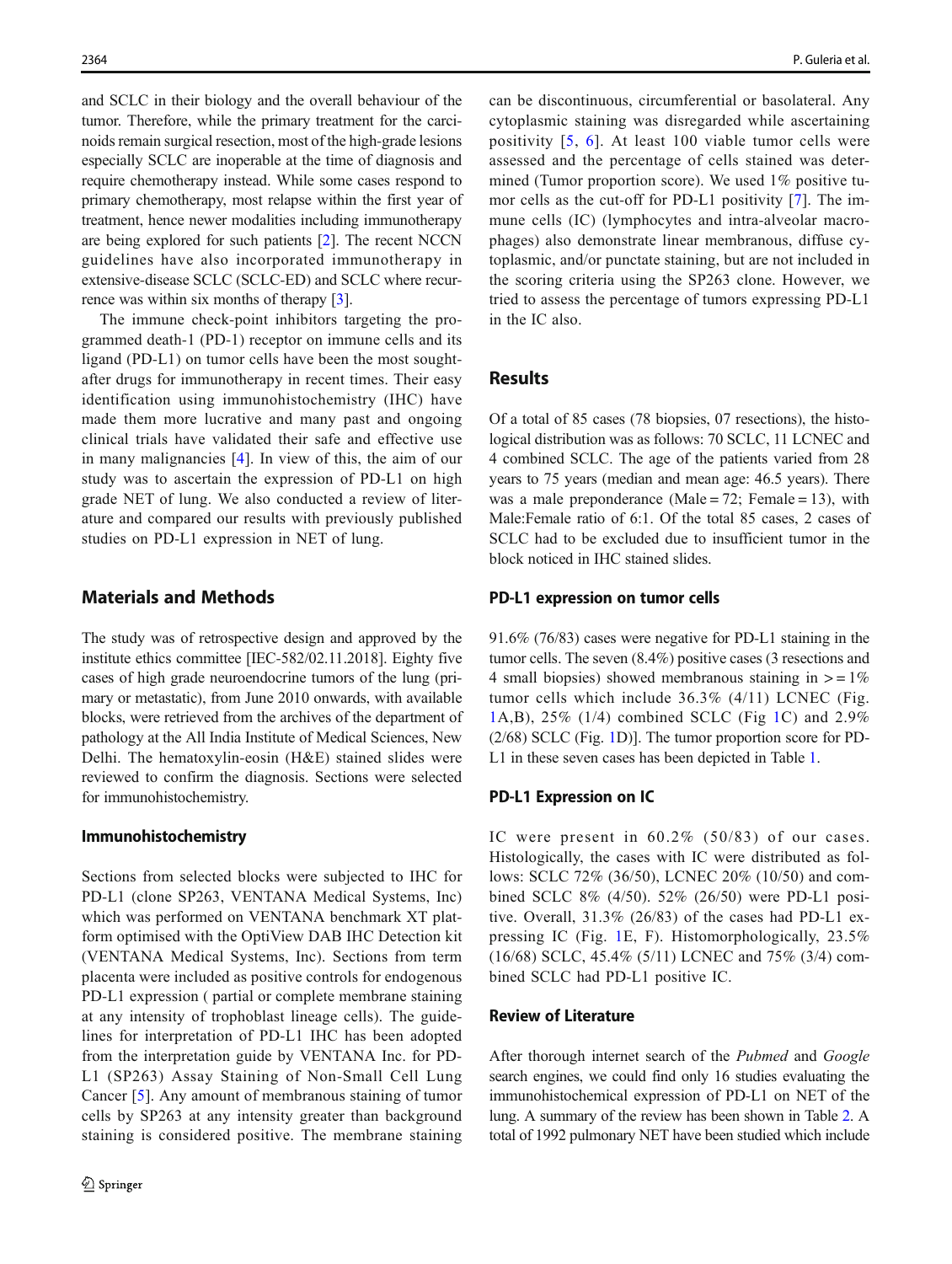<span id="page-2-0"></span>

Fig. 1 PD-L1 expression in neuroendocrine carcinomas of the lung. (a, b) Diffuse membranous staining of tumors cells in two cases of Large Cell Neuroendocrine Carcinoma (LCNEC). (c) combined small cell carcinoma and (d) small cell carcinoma. (e) Immune cell staining of PD-L1 in a

168 carcinoids (TC and AC), 1338 SCLC and 486 LCNEC. The PD-L1 clones used as well as the scoring criteria is varied across the studies. The E1L3N is the most commonly used clone [[8](#page-6-0)–[13\]](#page-6-0). Most of the studies have scored PD-L1 in both tumor cells as well as immune cells (IC) except in few where only tumor cells have been scored especially those using the E1L3N clone [\[8](#page-6-0), [10](#page-6-0)–[14](#page-6-0)]. Few studies have used the US Food and Drug Administration (FDA) approved clones for NSCLC [\[15](#page-6-0)–[18](#page-6-0)]. Most of the studies have shown good survival characteristics when PD-L1 was positive in the IC as compared to tumor cells [\[16,](#page-6-0) [19](#page-6-0)–[21](#page-6-0)]. Poor prognosis was associated with tumor cell PD-L1 positivity in some [\[21](#page-6-0), [22\]](#page-6-0).

Table 1 Tumor proportion score in cases with PD-L1 positivity

| PD-L1<br>positive case | Histologic<br>subtype | Tumor<br>proportion score |
|------------------------|-----------------------|---------------------------|
| Case 1                 | <b>SCLC</b>           | 90%                       |
| Case 2                 | <b>SCLC</b>           | 2%                        |
| Case 3                 | Combined SCLC         | 84%                       |
| Case 4                 | <b>LCNEC</b>          | 50%                       |
| Case 5                 | <b>LCNEC</b>          | 57%                       |
| Case 6                 | <b>LCNEC</b>          | 72%                       |
| Case 7                 | <b>LCNEC</b>          | 100%                      |

case of LCNEC which included lymphocytes, plasma cells as well as (F) alveolar macrophages. (Original magnification: a x 200, b x 400, c x 100, d x 40, e x 40, f x 200)

## **Discussion**

NET of the lung form approximately 25% of primary lung neoplasms and SCLC is the commonest among them [[25\]](#page-7-0). The low grade NET (TC and AC) are primarily resected and if there is loco-regional advanced disease, then they are administered somatostatin analogues whereas, high grade tumors are given chemotherapy upfront [\[25\]](#page-7-0). Due to the aggressive nature of high-grade NET and their propensity to recur despite therapy, newer modalities of treatment are being explored of which immunotherapy forms an important part and PD-1/PD-L1 inhibitors are currently the front runners of this group of drugs.

The tumor microenvironment plays an important role in modifying the tumor milieu and thereby impacting the antitumor immunity. The various components of this microenvironment are the IC, stromal cells, fibroblasts and the endothelial cells. Among the IC, the CD4 helper T-cells, CD8 + Tcells, NK cells, dendritic cells and the M1 macrophages are the anti-tumor inflammatory cells, whereas, the T regulatory cells (Tregs) marked by FOXP3, CD4 helper T-cells, M2 macrophages marked by CD163 + and the myeloid derived suppressor cells (MDSC) promote tumor growth [\[26,](#page-7-0) [27\]](#page-7-0). The anti-tumor T-cells, mainly the CD8 + cells, play a crucial role in maintaining adaptive immunity. Exhaustion of these T-cells by repetitive stimulation by tumor antigens leads to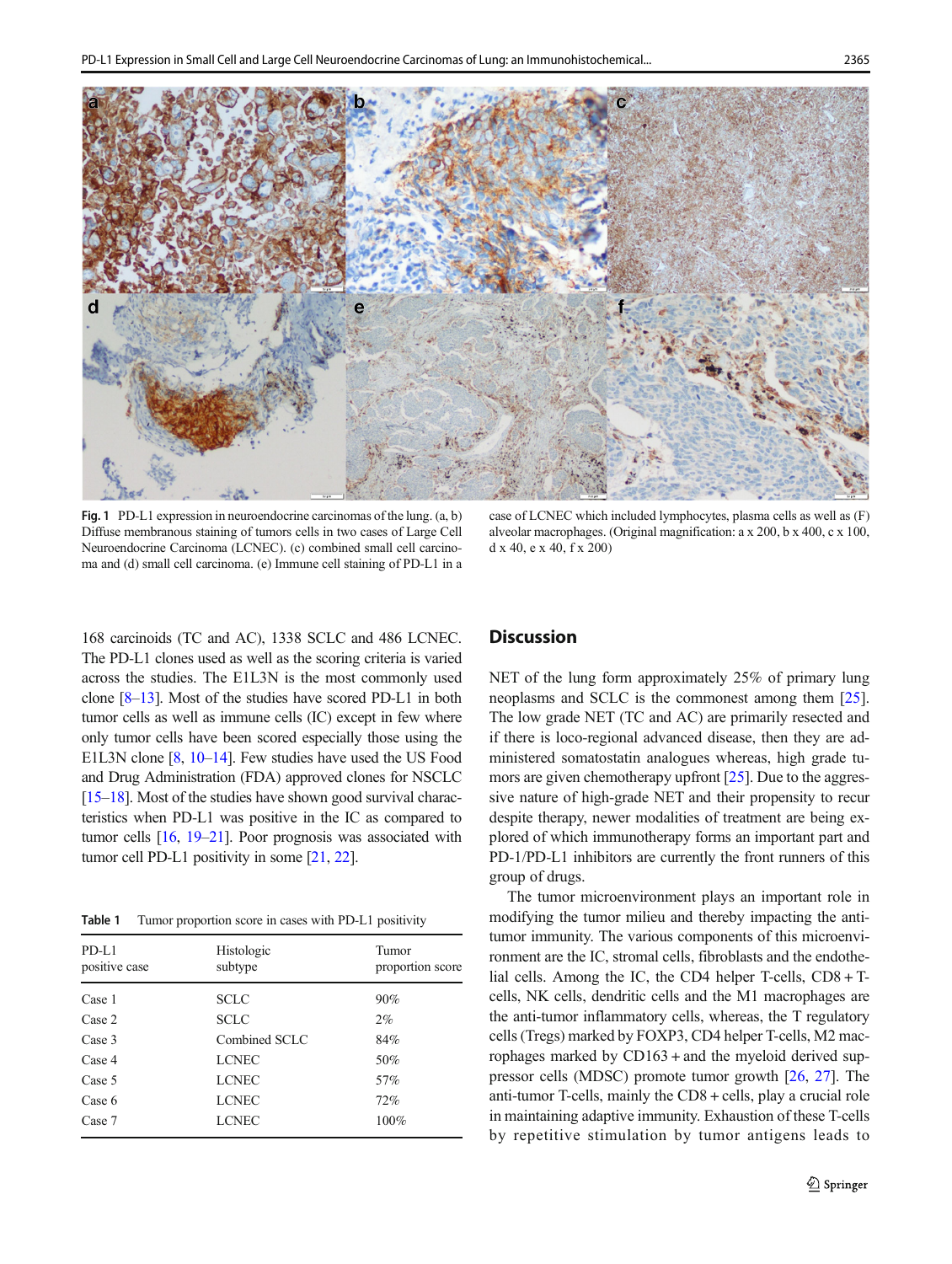<span id="page-3-0"></span>

| Table 2                              |                           | Review of literature of PD-L1 expression in Neuroendocrine tumors of the lung |                                                                           |                                          |                                                                           |                                                                   |                                                                                                                              |                                                            |
|--------------------------------------|---------------------------|-------------------------------------------------------------------------------|---------------------------------------------------------------------------|------------------------------------------|---------------------------------------------------------------------------|-------------------------------------------------------------------|------------------------------------------------------------------------------------------------------------------------------|------------------------------------------------------------|
| $\overline{n}$<br>$\rm \overline{S}$ | Author/year               | No. of cases                                                                  | Histology                                                                 | Clone                                    | Scoring criteria                                                          | Cut off                                                           | Percent positive                                                                                                             | Survival correlation                                       |
|                                      | Schultheis et al/2014 [8] | 94 (61 pulmonary, 33<br>extrapulmonary)                                       | <b>SCLC</b>                                                               | <b>SH1</b> and EIL3N                     | Allred score                                                              | Not mentioned                                                     | IC 17/92 (18.5%)<br>TC 0%                                                                                                    | Not done                                                   |
| $\sim$                               | Ishii et al/2015 [23]     | 102                                                                           | <b>SCLC</b>                                                               | Abcam                                    | Not defined                                                               | $>5\%$                                                            | 73/102 (71.6%)                                                                                                               | Better prognosis if PD-L1 +                                |
| $\mathfrak{c}$                       | Fan et al/2016 [19]       | $80\,$                                                                        | $10(12.5\%)$<br>SCLC 48 (60%)<br>Carcinoids 22<br>(27.5%)<br><b>LCNEC</b> | Abcam                                    | distribution) (intensity<br>SID (staining intensity<br>X proportion)      | $> = 3$                                                           | $T: 58.8\% (47/80)$<br>IC: PD-1 stain                                                                                        | Good prognosis with both                                   |
| 4                                    | George et al/2016 [9]     | $72 + 138$                                                                    | <b>SCLC</b>                                                               | E1L3N                                    | percent positive<br>Intensity x                                           | $\tilde{c}$                                                       | 4/210                                                                                                                        | Not done                                                   |
| 5                                    | Yu et al/2016 [18]        | 194                                                                           | <b>SCLC</b>                                                               | ${}^{\circ}$<br>SP142 and $28 -$         | moderate, severe)<br>IC 0-3 (none, focal,<br>proportion score<br>TC tumor | $> 1\%$                                                           | TC 40/194 (20.6%)<br>IC 84/194 (43.3%)                                                                                       | No correlation with<br>Better in SCLC-ED<br><b>SCLC-LD</b> |
| $\bullet$                            | Takada et al/2016 [10]    | $\overline{40}$                                                               | <b>SCLC</b>                                                               | $EIL3N, 28-8,$<br>SP142                  | Allred score<br>$1\%$ cut-off<br>5% cut-off                               | Allred score<br>3 cutoffs used:<br>Median of<br>$> 1\%$<br>$>5\%$ | TCs 22.5-35%<br>TCs 20-32.5%<br>ICs 37.5-40%<br>ICs 40-52.5%<br>IC $42.5 - 50\%$<br>$TCs$ 15%<br>Allred<br>$>5\%$<br>$> 1\%$ | Not done                                                   |
| $\overline{ }$                       | Kim et al/2017 [20]       | 192                                                                           | SCLC 120 (62.5%)<br>LCNEC 72 (37.5%)                                      | antibody (R&D<br>B7-H1/PD-L1<br>Systems) | Proportion of cells and<br>assessed separately<br>intensity of stain      | $> 1\%$                                                           | TC 29/192 (15.1%)<br>IC 60/192 (31.3%)                                                                                       | Good prognosis<br>with $IC +$                              |
| $^{\circ}$                           | Miao et al/2017 [24]      | 83                                                                            | SCLC                                                                      | SP66, (Springbio,<br>USA)                | Intensity x percent positive                                              | $>5\%$                                                            | TC 43/83 (51.8%)                                                                                                             | Better prognosis<br>$if$ PD-L1+                            |
| $\sigma$                             | Inamura et al/2017 [11]   | 115                                                                           | LCNEC <sub>41</sub><br>SCLC <sub>74</sub>                                 | E1L3N                                    | Tumor cell percentage with $TC > = 5\%$<br>membranous staining            |                                                                   | TC 21% (25/115)                                                                                                              | Better prognosis<br>$if$ PD-L1+                            |
| $\Box$                               | Tsuruoka et al/2017 [12]  | 227                                                                           | SCLC 30.4% (69)<br>LCNEC 46.7%<br>TC 20.3% (46)<br>AC 2.6% $(6)$<br>(106) | E1L3N                                    | H-score (intensity x<br><b>%positive</b> )                                |                                                                   | TC 15/227 (7%)                                                                                                               | Better prognosis<br>with PD-L1 $+$                         |
| $\Box$                               | Yasuda et al/ 2018 [15]   | 39                                                                            | <b>SCLC</b>                                                               | <b>22C3</b>                              | Tumor proportion score                                                    | $1\%$                                                             | TC 2.5% (1/39)                                                                                                               | Not done                                                   |
| $\overline{c}$                       | Eichhorn et al/2018 [21]  | 76                                                                            | LCNEC                                                                     | SP263                                    | H-score (intensity x<br>%positive)                                        | $\overline{\wedge}$                                               | TC: 22.4% (17/76)<br>IC: 36.8%                                                                                               | Good prognosis if IC+<br>Poor prognosis if T+              |
| 13                                   | Kasajima et al/2018 [16]  | 242                                                                           | LCNEC 58 (24%)<br>SCLC 127 (52%)<br>TC 39 (17%)<br>AC 18 (7%)             | <b>22C3</b>                              | TC Proportion of tumor<br>IC mild, moderate, high<br>cells stained        | $>1\%$                                                            | TC 21 (12%)<br>IC 73 (39%)                                                                                                   | Good prognosis<br>with $IC +$                              |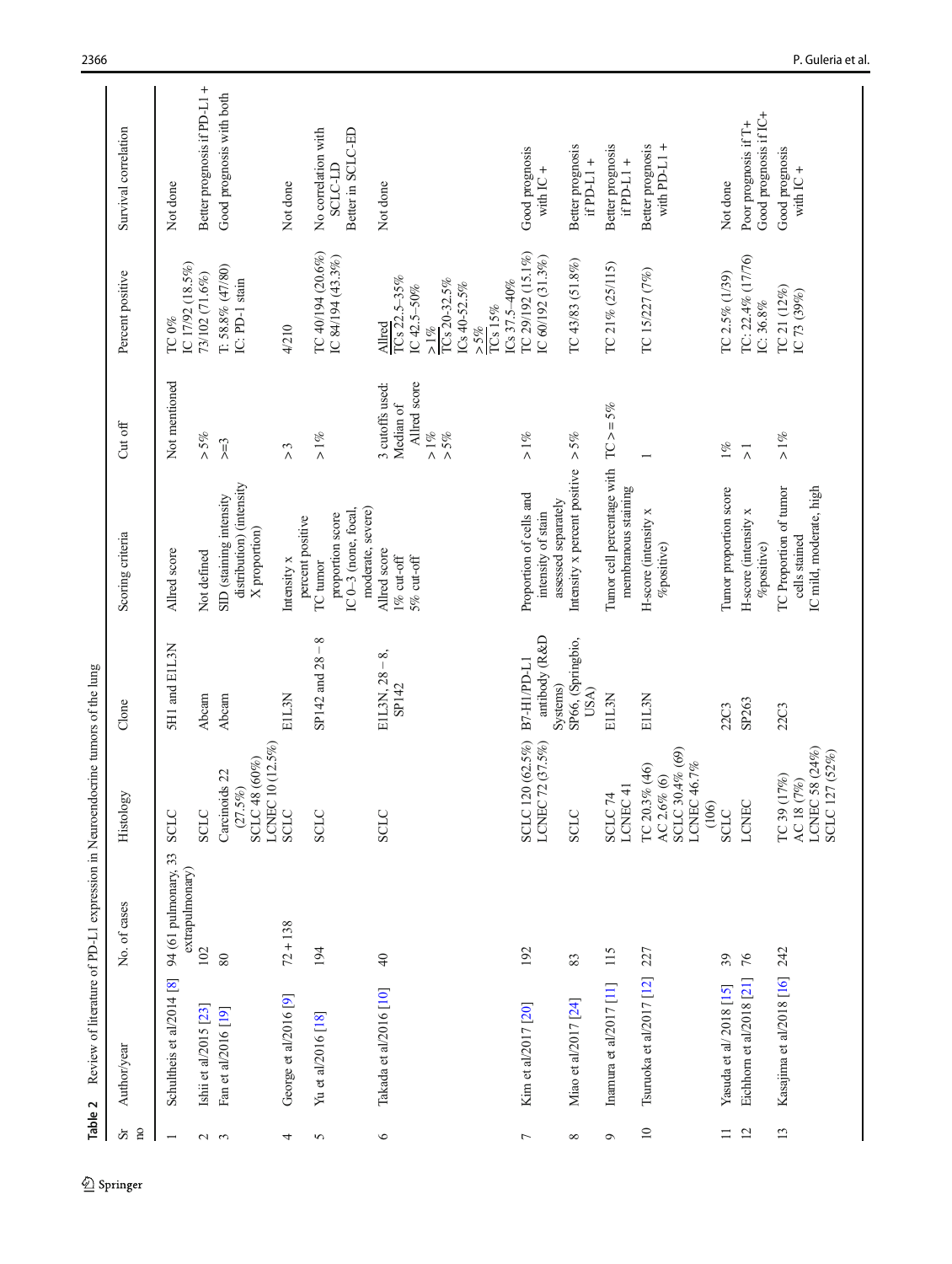|                         | Table 2 (continued)                                        |              |                                                            |       |                                                                                                                                     |                                                                                                |                                                                     |                                |
|-------------------------|------------------------------------------------------------|--------------|------------------------------------------------------------|-------|-------------------------------------------------------------------------------------------------------------------------------------|------------------------------------------------------------------------------------------------|---------------------------------------------------------------------|--------------------------------|
| $\overline{\mathbf{a}}$ | Sr Author/year                                             | No. of cases | Histology                                                  | Clone | Scoring criteria                                                                                                                    | Cut off                                                                                        | Percent positive                                                    | Survival correlation           |
| $\frac{4}{3}$           | Wang et al/2018 [22]                                       | 159          | LCNEC <sub>28</sub><br>AC <sub>2</sub><br>SCLC 94<br>TC 35 | SP142 | % positive                                                                                                                          | $TC > = 5\%$<br>$IC > 1\%$                                                                     | IC 26/159 (16.3%)<br>IC 63/159 (39.6%)<br>TC & IC 72/159<br>(45.3%) | with PD-L1 +<br>Poor prognosis |
|                         | Ohtaki et al/2018 [13]                                     | 95           | <b>LCNEC</b>                                               | E1L3N | $2 = 6 - 10\%$ , $3 = 11 - 25\%$ ,<br>$4 = 26 - 50\%$ , $5 \ge 51\%$<br>$0 \le 1\%$ , $1 = 1-5\%$ ,                                 | $TC$ Score $>=$                                                                                | TC 70/95 (74%)                                                      | Better prognosis if PD-L1 +    |
|                         | $16$ Yoshimura et al/<br>2019 [17]                         | 4            | <b>SCLC</b>                                                |       | $28 - 8$ , $22C3$ , SP263 Tumor proportion score                                                                                    | TC staining for<br>22C3 and 25%<br>1% TC staining<br>clone SP263<br>$28 - 8$ and<br>for clones | TC 11/44 (25%)                                                      | No difference in PFS           |
|                         | LCNEC: Large Cell Neuroendocrine Carcinoma, T: Tumor cell, |              |                                                            |       | IC: Immune cell, SCLC: Small cell carcinoma lung, TC: Typical Carcinoid, AC: Atypical Carcinoid, SCLC-LD: Small cell carcinoma lung |                                                                                                |                                                                     |                                |

development of inhibitory receptors an important one of which is PD-1 along with its ligand (PD-L1) [[26\]](#page-7-0). Use of immunotherapeutic drugs to check these immune check point receptor interactions with their ligands help in boosting the anti-tumor immunity of the individual [\[28](#page-7-0)]. Among the NET of the lung, the T-cell mediated anti-tumor immunity has been reported to be effective against the high grade tumors especially the SCLC, whereas the carcinoids have been found to be relatively "immune desert" tumors [\[16](#page-6-0)]. Recent evidences have suggested anti-PD-1 therapy to be beneficial in cancers with high mutation burden and SCLC being such a malignancy, drugs blocking the PD-1/PD-L1 pathway are bound to be effective [[2,](#page-6-0) [29](#page-7-0)]. Further, the active role of involvement of the immune system in the pathogenesis of SCLC is evident by the high incidence of paraneoplastic disorders associated with this tumor. These disorders develop due to immune response against same antigens expressed by tumor and neurons [[2,](#page-6-0) [20,](#page-6-0) [30](#page-7-0), [31](#page-7-0)]. Therefore, SCLC being an immunogenic tumor, immunotherapy is a hope for these tumors. The NCCN guidelines have also recently added PD-L1 inhibitor atezolizumab as the first line drug along with carboplatin and etoposide for SCLC-ED. Further, PD-1 inhibitor pembrolizumab has been recommended in all cases with relapse within 6 months of therapy [\[3\]](#page-6-0). Studies evaluating PD-L1 expression in LCNEC are even fewer.

The PD-1/PD-L1 status of a patient is assessed by their immunohistochemical expression in the tumor tissue and the response of anti-PD-1/PD-L1 therapy has been reported to be higher in patients with high PD-1/PD-L1 expression [\[32\]](#page-7-0). Several clones of PD-L1 are available today some of which have been approved by the US FDA for use as companion or complementary diagnostics in various malignancies. We have utilised SP263 run on VENTANA Benchmark XT platform, which has been approved by the US FDA as a companion diagnostic for urothelial carcinoma (UC) [[33\]](#page-7-0) and in Europe, it is has been granted the Conformité Européenne (CE) mark for in vitro diagnosis when durvalumab is being used in NSCLC and UC, and when pembrolizumab or nivolumab are used in NSCLC [[34\]](#page-7-0). The International Association for the Study of Lung Cancer (IASLC) recommended cut-offs for PD-L1 clone SP263 for Durvalumab therapy is expression in at least 25% of tumor cells and for Nivolumab the staining is sub-grouped as follows: less than  $1\%$ ,  $1-5\%$ ,  $5-10\%$ , and 10% or greater [\[7](#page-6-0)]. Nearly 8% of our cases had PD-L1 positivity in more than 1% of the tumor cells. The incidences of PD-L1 positive NET of lung across different studies have varied immensely. PD-L1 expression in SCLC has been found to be very low with amplification of its gene CD274 being found in only 1.9% (4/210) cases in the study by George et al. [\[14](#page-6-0)]. Studies based on IHC expression of PD-L1 in SCLC have reported variations in their frequencies. Its frequency has varied from 5.8% [[12](#page-6-0)] to as much 71.6% [[23\]](#page-6-0). Schultheis et al. in contrast have reported no expression of

limited disease, SCLC-ED: Small cell carcinoma lung extensive disease, PFS: progression free survival

imited disease, SCLC-ED: Small cell carcinoma lung extensive disease, PFS: progression free survival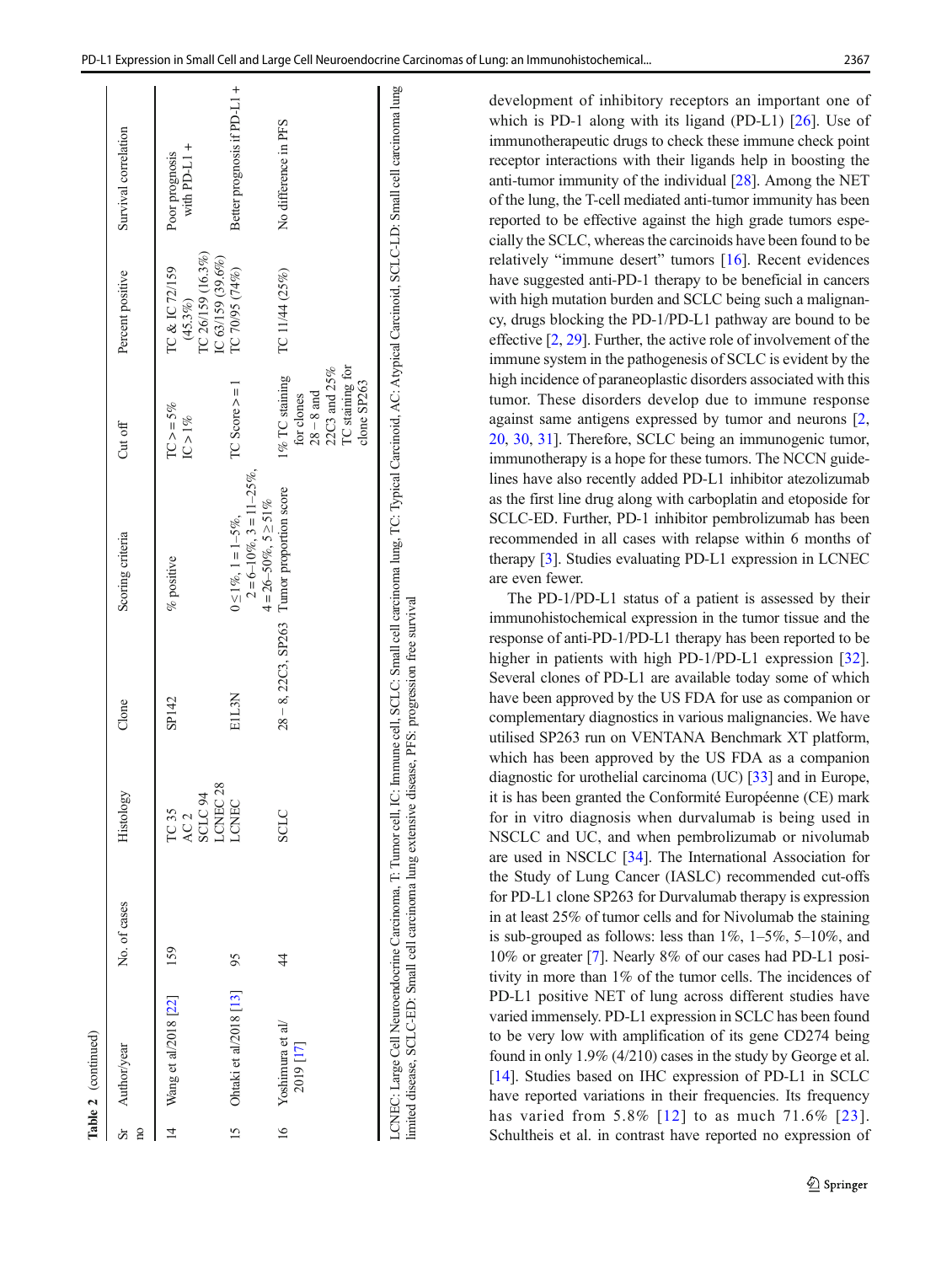PD-L1 in their cohort of 94 cases of pulmonary and extrapulmonary small cell carcinoma [\[8\]](#page-6-0). A recent study using the 22C3 clone of PD-L1 in SCLC, has reported approximately 12% of cases to be positive when a cut off of 1% was used and 3% cases positive when they increased the cut-off of to 50% [[35\]](#page-7-0). Similarly, PD-L1 expressing LCNEC have ranged from 10.4%  $[12]$  to up to 100%  $[19]$  $[19]$  $[19]$ . A reason for this wide range of positivity of PD-L1 in high-grade NET of the lung can be the use of different clones of anti-PD-L1 for IHC along with variable cut-offs. Fan et al. have used the clone ab205921 by Abcam along with staining intensity distribution method [\[36\]](#page-7-0) of scoring PD-L1 positivity and have demonstrated unusually high PD-L1 expression even in carcinoids. Similar clone has been used in the study by Ishii et al. [\[23](#page-6-0)] with demonstration of even higher PD-L1 expression in their cohort of SCLC. The high expression of PD-L1 in SCLC is in contradiction to most other studies and can be attributed to the unconventional clones of PD-L1 IHC used as well as the scoring methodology adopted [[6\]](#page-6-0). The other studies [[15](#page-6-0), [21,](#page-6-0) [37\]](#page-7-0) with relatively lower positivity including ours, have incorporated FDA approved clones and cut-offs for PD-L1 positivity. A study comparing three different FDA approved clones (28 − 8, 22C3 and SP263) did not show any significant difference in the tumor cell positivity, thereby reaffirming the use of only standardized clones for PD-L1 evaluation [\[17\]](#page-6-0). Low expression of PD-L1 has also been shown in neuroendocrine tumors of other sites [[38\]](#page-7-0). An interesting observation was that all the studies with high PD-L1 expression  $(>=50\%$  positivity in tumor cells), were carried out in South-East Asian population especially of Mongolian origin (China and Japan) [\[13,](#page-6-0) [19](#page-6-0), [23,](#page-6-0) [24\]](#page-7-0). So, an uncertainty of whether this variability can be associated to the race and ethnicity of the patients arises and may need deliberation in future.

In addition, the controversy of whether to include only tumor cells or IC or both while assessing PD-L1 expression is also not clear. Moreover, clones like E1L3N are expressed only on tumor cells  $[11-13]$  $[11-13]$  $[11-13]$  $[11-13]$  such that IC are not assessable in those cases. These discrepancies highlight the importance of the use of validated kits for PD-L1 assessment in tumors [\[39\]](#page-7-0) as well as the need to follow universal guidelines for reporting. Nevertheless, despite the lack of consensus, various ongoing trials on SCLC such as the Checkmate 032 [[37](#page-7-0)], Keynote 028 [\[40\]](#page-7-0) and IMpower-133 [\[41\]](#page-7-0) have advocated the use of anti-PD-L1 drugs in recurrent or SCLC-ED with significant difference in survival rates [[42,](#page-7-0) [43\]](#page-7-0). The recommendations have formed part of the recent updated NCCN guidelines for treatment of SCLC as well as recurrent LCNEC of lung [\[3](#page-6-0), [44\]](#page-7-0). Besides combinations with the standard chemotherapeutic drugs, trials are ongoing to evaluate the efficacy of combination with other non-chemotherapy agents [[45\]](#page-7-0).

The various clones approved for PD-L1 detection (SP263, 22C3 and  $28 - 8$ ) in lung cancer are only validated for tumor cell counting and not for IC assessment. Clone SP142 is the only one which has been standardized for assessment of IC [\[46\]](#page-7-0). The SP263 clone stains the tumor cells better than the other clones and its propensity to stain the IC is still not validated [\[5,](#page-6-0) [47](#page-7-0)]. Ours was the only other study using this clone of PD-L1 on NET of lung besides that by Eichhorn et al. [\[21](#page-6-0)] where they have evaluated only cases of LCNEC. While analysing our cases, we noticed up to 60% of our cases harbouring IC of which a fair amount of (up to 31.3%) cases had easily discernible staining with the SP263 clone as compared to tumor cell staining in only 8.4% cases which hints towards immune privilege nature of these tumors. However, the number of cases being very few, this may not be a true representation of the frequency of PD-L1 on IC. Studies have shown high mutation burden to correlate significantly with PD-L1 positivity [\[20\]](#page-6-0) and SCLC being one such tumor, immunotherapy has been seen to be beneficial in many such patients irrespective of their PD-L1 status [[48](#page-7-0)–[51\]](#page-7-0). Research and clinical trials have also shown that the predictive biomarkers used for immune check point inhibitors which have been approved for NSCLC cannot be applied for SCLC as both of these diseases have different molecular basis. There have been suggestions to ascertain different cut-off values and interpretations for PD-L1 and other biomarkers for SCLC [[45](#page-7-0)].

The use of PD-L1 as a prognostic marker has also been controversial. Majority of the studies have demonstrated better prognosis in patients with higher number of PD-L1 positive immune cells in SCLC [\[16,](#page-6-0) [20](#page-6-0), [21,](#page-6-0) [23,](#page-6-0) [31](#page-7-0), [52,](#page-7-0) [53](#page-7-0)] as well as in non- small cell carcinoma of lung (NSCLC) [\[54\]](#page-7-0). Some studies have even shown tumor cell positivity in NET to be associated with better survival characteristics [[11](#page-6-0)–[13,](#page-6-0) [19,](#page-6-0) [23,](#page-6-0) [24\]](#page-7-0). Also, Eichhorn et al. [\[21\]](#page-6-0), have demonstrated poor survival with tumor cell positivity in LCNEC and better prognosis in cases with IC expressing PD-L1. Therefore, multiinstitutional studies with larger cohort of patients and using standardized clones for PD-L1 detection should be formulated to assess the exact role of PD-L1 expression on NET of lung. We also propose well defined criteria to be developed to assess PD-L1 on IC using all FDA approved clones.

Few limitations of our study which we can enumerate are as follows. Firstly, ours was a small study population with inclusion of biopsy specimens for evaluation of PD-L1 which may be affected by tumor heterogeneity. But this effect should not impact much as studies using tissue microarrays [\[55](#page-7-0)–[57\]](#page-7-0), which are equivalent to small biopsies, on different tumor types have demonstrated significant results. Having stated this, we would also like to reaffirm that most of the small biopsies were SCLC being invariably detected in advanced stages which are inoperable, making availability of resection specimens of these cases almost nil. This scenario is likely to be faced by most clinicians and therefore, PD-L1 assessment in this cohort of patients may have to be done only on biopsies. Secondly, due to the small sample size with very few PD-L1 positive cases, no survival analysis could be carried out.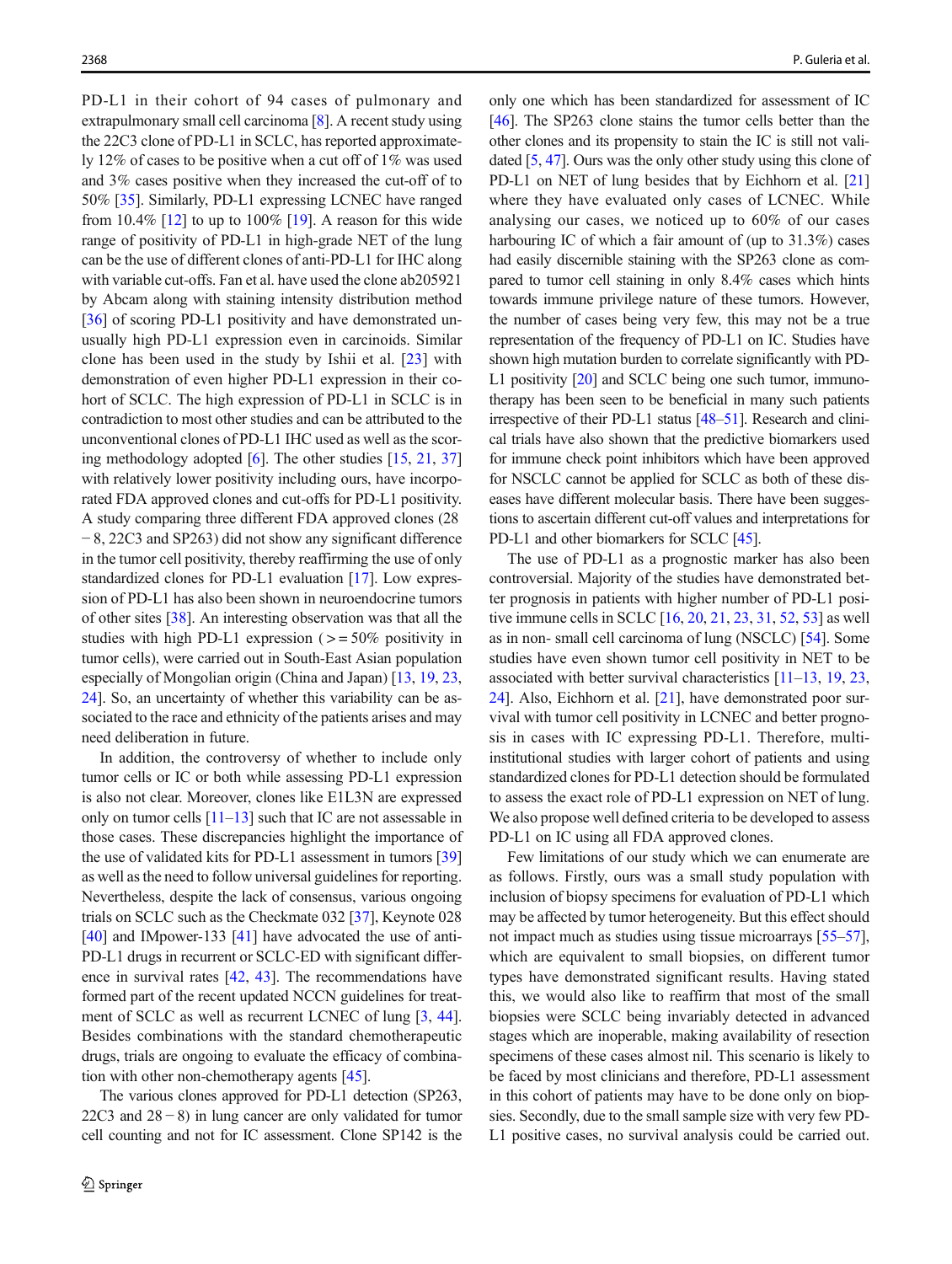<span id="page-6-0"></span>Finally, we did not have clinical data on the responses to anti-PD-L1 immunotherapy of our cases as they were not prospectively followed up to evaluate their clinical outcomes.

In conclusion, neuroendocrine carcinomas of lung demonstrate PD-L1 positivity in very low percentages. Also, the lack of standardized guidelines for use of PD-L1 IHC in this subgroup of tumors may limit its reliability as a predictive biomarker however other immune biomarkers should also be investigated to draw substantial conclusions.

Author Contributions All authors contributed to the study conception and design. Material preparation, data collection and analysis were performed by [Prerna Guleria], [Sunil Kumar], Prabhat Singh Malik and [Deepali Jain]. The first draft of the manuscript was written by [Prerna Guleria] and all authors commented on previous versions of the manuscript. All authors read and approved the final manuscript.

Funding Information The work is funded by DST-SERB CRG/2018/ 003722.

Availability of Data and Material Not applicable

### Compliance with Ethical Standards

Conflicts of Interest The authors declare no potential conflict of interest.

Ethics Approval The work has the approval of the Institutional Ethics Committee.

Consent to Participate Informed consent was taken from all patients included in the study.

Consent for Publication Not applicable

Code Availability Not applicable

## **References**

- 1. Travis WD, Brambilla E, Nicholson AG, Yatabe Y, Austin JH, Beasley MB, Chirieac LR, Dacic S, Duhig E, Flieder DB, Geisinger K The 2015 World health organization classification of lung tumors: impact of genetic, clinical and radiologic advances since the 2004 classification. J Thorac Oncol 2015:1243–1260
- 2. Horn L, Reck M, Spigel DR. The future of immunotherapy in the treatment of small cell lung cancer. Oncologist 2016:910–921
- 3. National Comprehensive Cancer Network. Small cell Lung cancer (Version 1.2019) [https://www.nccn.org/professionals/physician\\_](https://www.nccn.org/professionals/physician_gls/pdf/sclc.pdf) [gls/pdf/sclc.pdf.](https://www.nccn.org/professionals/physician_gls/pdf/sclc.pdf) (Accessed 22 Apr 2019)
- 4. Tang J, Yu JX, Hubbard-Lucey VM, Neftelinov ST, Hodge JP, Lin Y. Trial watch: the clinical trial landscape for PD1/PDL1 immune checkpoint inhibitors. Nat Rev Drug Discov 2018:854–855
- 5. Ventana Medical Systems (2016) VENTANA PD-L1 (SP263) Assay staining of non-small cell lung cancer. [interpretation manual] 1:1–42
- 6. Inamura K. Update on immunohistochemistry for the diagnosis of lung cancer. Cancers (Basel) 2018:1–15
- 7. Tsao MS, Kerr KM, Dacic S, Yatabe Y, Hirsch FR (2017) IASLC atlas of PD-L1 immunohistochemistry testing in lung cancer. Editorial Rx Press, North Fort Myers
- 8. Schultheis AM, Scheel AH, Ozretić L, George J, Thomas RK, Hagemann T, Zander T, Wolf J, Buettner R. PD-L1 expression in small cell neuroendocrine carcinomas. Eur J Cancer 2015:421–426
- 9. George J, Fernandez-Cuesta L, Walter V, Hayes N. Comparative analysis of small cell lung cancer and other pulmonary neuroendocrine tumors. [abstract]. In: Proceedings of the 107th Annual Meeting of the American Association for Cancer Research; 2016 Apr 16–20; New Orleans, LA. Philadelphia (PA): AACR; Cancer Res 2016;76(14 Suppl):Abstract nr 122
- 10. Takada K, Toyokawa G, Okamoto T, Akamine T, Takamori S, Katsura M, Fujishita T, Shoji F, Oda Y, Maehara Y. An immunohistochemical analysis of PD-L1 protein expression in surgically resected small cell lung cancer using different antibodies and criteria. Anticancer Res 2016:3409–3412
- 11. Inamura K, Yokouchi Y, Kobayashi M, Ninomiya H, Sakakibara R, Nishio M, Okumura S, Ishikawa Y. Relationship of tumor PD-L1 (CD274) expression with lower mortality in lung high-grade neuroendocrine tumor. Cancer Med 2017:2347–2356
- 12. Tsuruoka K, Horinouchi H, Goto Y, Kanda S, Fujiwara Y, Nokihara H, Yamamoto N, Asakura K, Nakagawa K, Sakurai H, Watanabe SI. PD-L1 expression in neuroendocrine tumors of the lung. Lung Cancer 2017:115–120
- 13. Ohtaki Y, Kaira K, Atsumi J, Nagashima T, Kawashima O, Ibe T, Kamiyoshihara M, Onozato R, Fujita A, Yazawa T, Sugano M. Prognostic significance of PD-L1 expression and tumor infiltrating lymphocytes in large cell neuroendocrine carcinoma of lung. Am J Transl Res 2018:3243–3253
- 14. George J, Saito M, Tsuta K, Iwakawa R, Shiraishi K, Scheel AH, Uchida S, Watanabe SI, Nishikawa R, Noguchi M, Peifer M. Genomic amplification of CD274 (PD-L1) in small-cell lung cancer. Clin Cancer Res 2017:1220–1226
- 15. Yasuda Y, Ozasa H, Kim YH. PD-L1 Expression in Small Cell Lung Cancer. J Thorac Oncol 2018:e40–e41
- 16. Kasajima A, Ishikawa Y, Iwata A, Steiger K, Oka N, Ishida H, Sakurada A, Suzuki H, Kameya T, Konukiewitz B, Klöppel G. Inflammation and PD-L1 expression in pulmonary neuroendocrine tumors. Endocr Relat Cancer 2018:339–350
- 17. Yoshimura A, Yamada T, Miyagawa-Hayashino A, Sonobe Y, Imabayashi T, Yamada T, Okada S, Shimamoto T, Chihara Y, Iwasaku M, Kaneko Y. Comparing three different anti-PD-L1 antibodies for immunohistochemical evaluation of small cell lung cancer. Lung Cancer 2019:108–112
- 18. Yu H, Batenchuk C, Badzio A, Boyle TA, Czapiewski P, Chan DC, Lu X, Gao D, Ellison K, Kowalewski AA, Rivard CJ. PD-L1 Expression by two complementary diagnostic assays and mRNA in situ hybridization in small cell lung cancer. J Thorac Oncol 2017:110–120
- 19. Fan Y, Ma K, Wang C, Ning J, Hu Y, Dong D, Dong X, Geng Q, Li E, Wu Y. Prognostic value of PD-L1 and PD-1 expression in pulmonary neuroendocrine tumors. Onco Targets Ther 2016:6075– 6082
- 20. Kim HS, Lee JH, Nam SJ, Ock CY, Moon JW, Yoo CW, Lee GK, Han JY. Association of PD-L1 Expression with tumor-infiltrating immune cells and mutation burden in high-grade neuroendocrine carcinoma of the lung. J Thorac Oncol 2018:636–648
- 21. Eichhorn F, Harms A, Warth A, Muley T, Winter H, Eichhorn ME. PD-L1 expression in large cell neuroendocrine carcinoma of the lung. Lung Cancer 2018:76–82
- 22. Wang H, Li Z, Dong B, Sun W, Yang X, Liu R, Zhou L, Huang X, Jia L, Lin D. Prognostic significance of PD-L1 expression and CD8 + T cell infiltration in pulmonary neuroendocrine tumors. Diagn Pathol 2018:30
- 23. Ishii H, Azuma K, Kawahara A, Yamada K, Imamura Y, Tokito T, Kinoshita T, Kage M, Hoshino T. Significance of programmed cell death-ligand 1 expression and its association with survival in patients with small cell lung cancer. J Thorac Oncol 2015:426–430